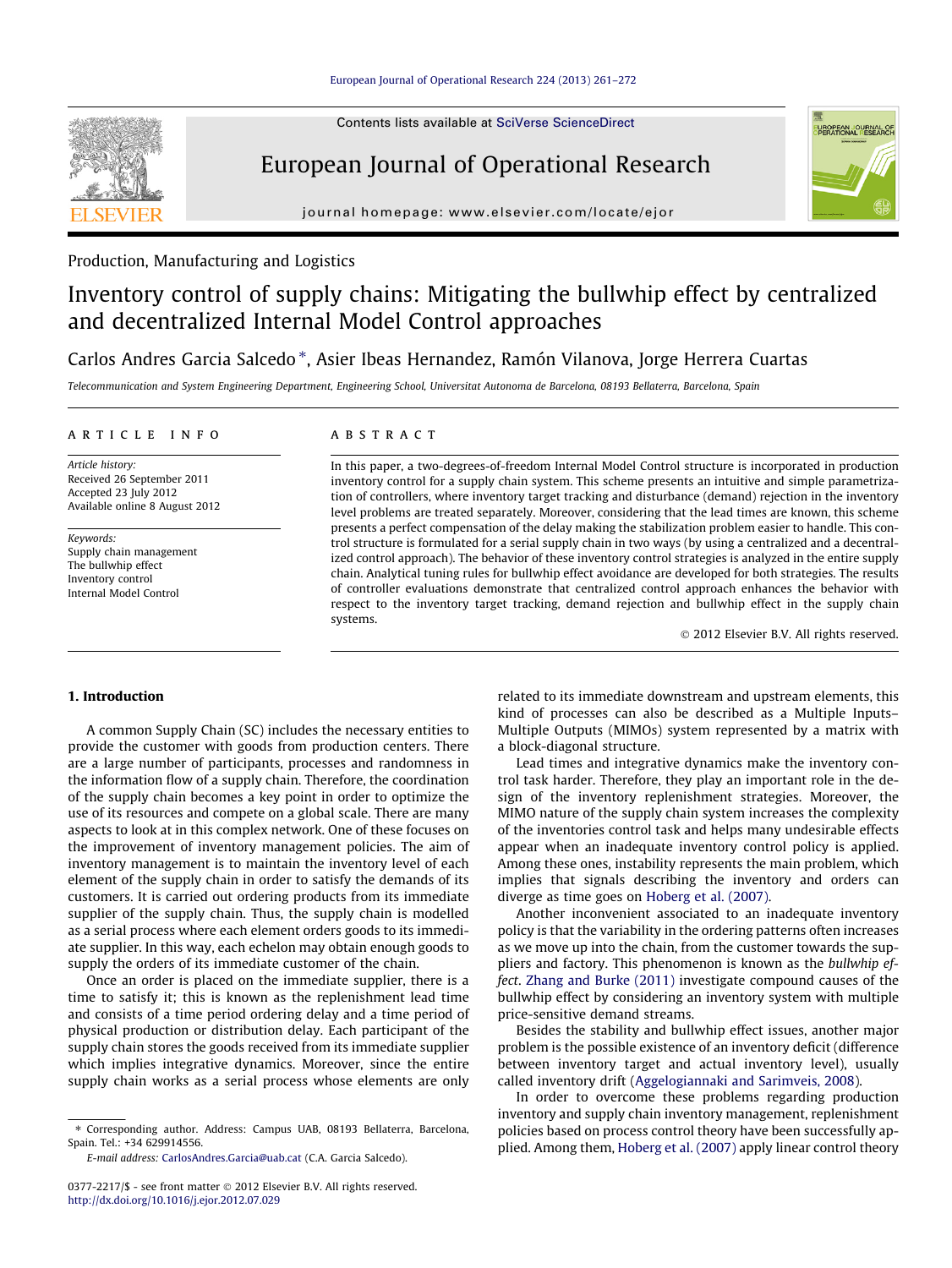<span id="page-1-0"></span>to study the effect of various inventory policies on order and inventory variability while their conditions for stability are examined by the Jury criteria. [Dejonckheere et al. \(2003\), Disney and Towill](#page-11-0) [\(2003\), and Hoberg et al. \(2007\)](#page-11-0), have analyzed the effect of the replenishment policies focused on the bullwhip effect estimation and suppression. Moreover, [Lin et al. \(2004\)](#page-11-0) present approaches based on Control Engineering, including proportional–integral (PI) controllers and cascade control as inventory replenishment policies. [Balan et al. \(2009\), Kristianto et al. \(2011\), and Deshpande](#page-11-0) [et al. \(2011\)](#page-11-0) apply a soft computing approach (fuzzy logic based control) to generate inventory replenishment policies. The design of these controllers is also focused on the mitigation of the bullwhip effect. All these approaches present an acceptable inventory control performance with smooth information flow when is implemented in a single echelon. Nevertheless, the analysis of the inventory control performance of these inventory control policies on the entire supply chain is not taken into account.

[Schwartz and Rivera \(2010\)](#page-11-0) introduce the two degrees of freedom feedback and three degrees of freedom feedback–feedfordward Internal Model Control as well as the model predictive control as a novel inventory replenishment policy in the supply chain. The simulation results of these schemes are compared with smoothing replenishment rule presented by [Dejonckheere et al. \(2003\)](#page-11-0) showing an important improvement in the performance of manufacturing systems with a long lead time and significant uncertainty. However, analytical tuning to guarantee bullwhip effect avoidance is omitted. Moreover, this work is oriented to inventory control of a single echelon instead of a complete supply chain composed by multiple echelons.

Since the supply chain is naturally described as a multivariable system, the generalization of the inventory control strategies to the entire supply chain can yield insights to improve the inventory control in an overall scale. In this way, [Yanfeng and Xiaopeng](#page-11-0) [\(2010\)](#page-11-0) have analyzed the bullwhip effect in supply chain networks operated with linear and time-invariant inventory management policies. [Perea-López et al. \(2003\) and Schwartz et al. \(2006\)](#page-11-0) propose the predictive control as replenishment inventory policy. These works show that inventory control in the entire supply chain is a current subject of research. Henceforth, in this paper we focus on the development of an inventory control strategy for the complete supply chain. The inventory control will be based on Internal Model Control ([Schwartz and Rivera, 2010; Morari and Zafiriou,](#page-11-0) [1989\)](#page-11-0). An advantage of the multi-degrees-of-freedom IMC topologies is that their performance to set point tracking (i.e. meeting an inventory target), measured disturbance rejection (i.e. meeting forecasted demand), unmeasured disturbance rejection (i.e. satisfying unforecasted demand) is improved by using three independent controllers avoiding trade-off between these problems. Moreover, the design guidelines for a single echelon can be extended to the design of the general controller of the MIMO system. Nevertheless, the guidelines to tune these controllers for the MIMO case so as to avoid the bullwhip effect have not been explored yet. Therefore, we advocate to design a multiple degrees-of-freedom IMC scheme ([Schwartz and Rivera, 2010\)](#page-11-0) for the entire supply chain (MIMO system) where the bullwhip effect is taken into account. Generally, since the demand is considered completely stochastic, a feedforward degree of freedom based in the forecast of the demand does not contribute an improvement in the behavior of the system respect to the feedback configuration ([Schwartz](#page-11-0) [and Rivera, 2010\)](#page-11-0).

Therefore, in this work a two-degrees-of-freedom-feedback IMC scheme to tackle the set point tracking (i.e. meeting an inventory target) and unmeasured disturbance rejection (i.e., satisfying unforecasted demand) is performed for the entire supply chain.

There are two ways to perform an IMC based inventory control strategy for the entire supply chain: by using decentralized control, where an independent controller is applied to each echelon of the supply chain and by using centralized control, where a single controller is applied to the entire supply chain. The decentralized control approach is suitable for supply chains where its elements belong to different companies and do not share each others' information. On the other hand, when all or most of the supply chain elements belong to the same company or share internal information the centralized control approach would be applied.

In this work the two-degrees-of-freedom feedback IMC design for a complete supply chain is performed by applying both decentralized and centralized control strategies. Analytical guidelines to tune the controllers for bullwhip effect avoidance in the entire supply chain under centralized and decentralized inventory control strategies are also provided, which are not considered in previous works. Moreover, a comparison between the performance of both approaches is included and discussed.

The rest of the paper is formulated as follows: Section 2 presents the complete supply chain model using z-transform. As a result, a discrete Multiple Input–Multiple Output (MIMO) system is obtained. Section [3](#page-3-0) presents the formulation of the Internal Model Control as a delay compensation scheme to control the inventory level in a single echelon of supply chains. After that, the generalization of the IMC scheme for an entire supply chain by using decentralized control strategy is presented. Section [4](#page-6-0) presents the generalization of the IMC design for the entire supply chain with centralized control. The paper ends with the discussion and concluding remarks in Section [6.](#page-10-0)

#### 2. Supply chain model

The model for a general supply chain is developed in this section. For the sake of simplicity, it is assumed a period base of time  $T_m$  = 1 which can be 1 day, 1 week or 1 month according to the dynamics of the supply chain. In this model there are N logistic echelons between the factory and the customer. The customer is considered the base while the factory is on the top of the supply chain. Thus,  $j = 1, 2, \ldots, N$  (where N is a finite integer) denotes each one of the intermediate logistic echelons of the supply chain, while  $j = 1$  represents the retailer,  $j = N + 1$  represents the factory. According to this notation,  $(j + 1)$  represents an immediate supplier and  $(j - 1)$  represents an immediate customer of the jth echelon. A summarized list of variables is shown below:

- $\phi$ ,  $\beta_{a,b}(t)$  denotes the amount of goods delivered by each logistic node a to the node b.
- $y_i(t)$  is the inventory level of the *j*th echelon at any discrete time instant  $t = nT_m$  where *n* is a natural number.
- $o_{i,i+1}(t)$  represents the order placed by the jth echelon to its immediate supplier  $j, j + 1$ .
- $o_{j-1,j}(t)$  represents the order perceived by the jth echelon from its immediate downstream echelon  $j-1$ , where  $j-1 \geq 0$ .
- $\bullet$   $d_i(t)$  is the demand perceived by the *j*th echelon from external customers.

Thus, the inventory balance in each echelon is given by the difference between the goods received from the immediate supplier and the goods delivered to the immediate customer as follows:

$$
y_j(t) = y_j(t-1) + \beta_{j+1,j}(t) - \beta_{j,j-1}(t), \quad j = 1, 2, ..., N
$$
 (1)

A lead time  $L_j \in \mathbb{N}$  is considered between the time when an order is placed by node jth and the time when the goods are received from the immediate supplier [\(Amini and Li, 2011; Aggelogiannaki and](#page-11-0) [Sarimveis, 2008; Dejonckheere et al., 2003](#page-11-0)). It is also assumed that each node has enough existences to satisfy the demand of its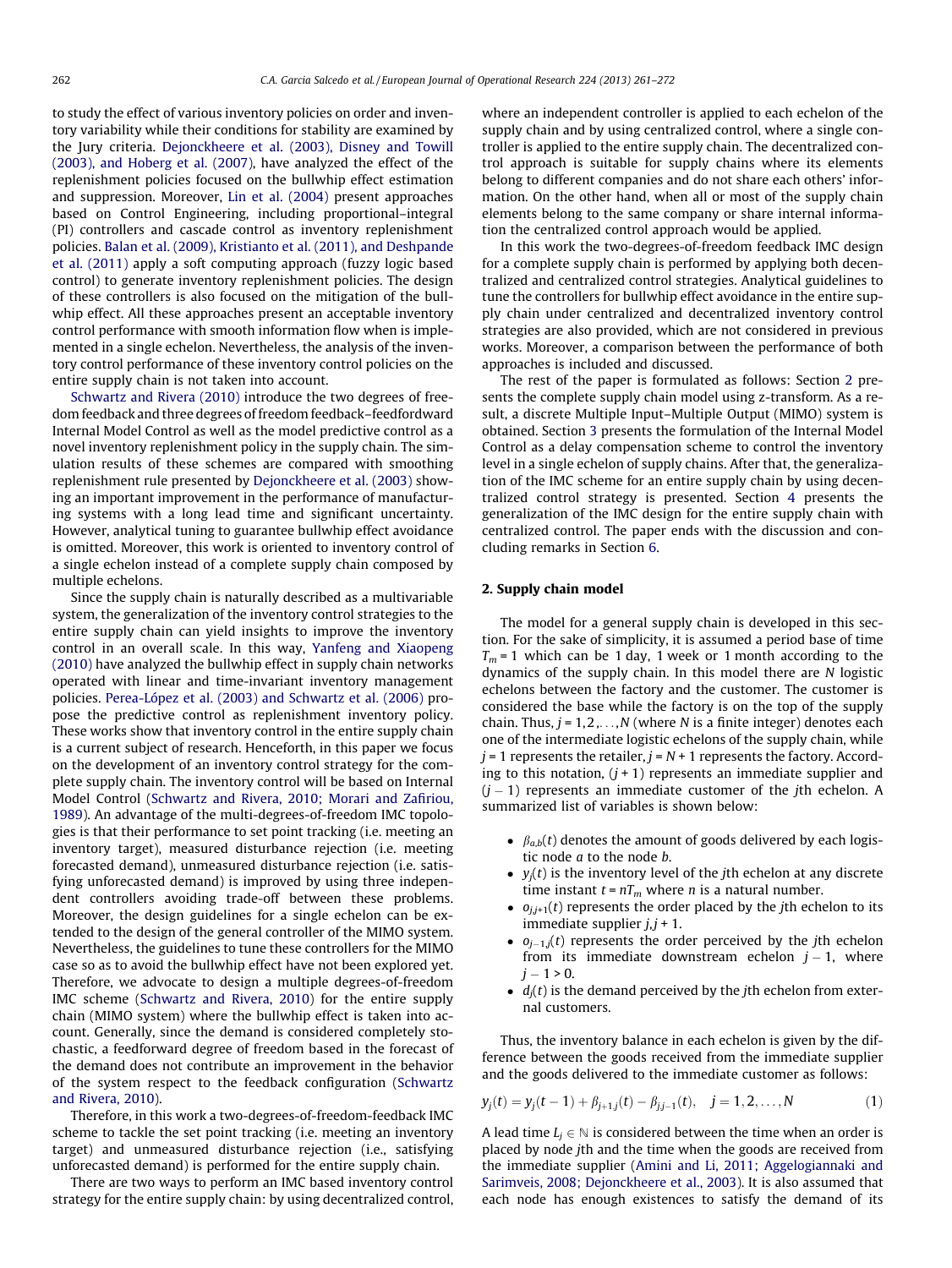<span id="page-2-0"></span>immediate customer. In this way, the amount of goods ordered to an immediate supplier at time t will arrive at time  $t + L<sub>i</sub>$  i.e.  $\beta_{j+1,j}(t)$  =  $o_{j,j+1}(t-L_j)$ . Therefore, the sequence of events in the supply chain is the following:

- i. At each discrete time  $t$ , the echelon  $j$ th receives the goods ordered  $L_i$  periods ago.
- ii. The demand  $d_i(t)$  is observed and satisfied immediately i.e.  $\beta_{j,j-1}(t)$  =  $d_j(t)$  (i.e. there is no backlogged orders).
- iii. The new inventory level of each echelon  $y_i(t)$ , is observed.
- iv. Finally, an order  $o_{i,i+1}(t)$  is placed on the  $(j + 1)$ th level (upstream) according to the values of the inventory levels,  $y_j(t)$ . The order-up-to-level replenishment policy based on the Two-degrees-of-freedom feedback IMC scheme is stated in Section [3](#page-3-0).

Thus, the Eq. [\(1\)](#page-1-0) that relates the inventory balance with the demand  $d_i(t)$  and order  $o_{i,i+1}(t)$  at node *j* becomes now:

$$
y_j(t) = y_j(t-1) + o_{j,j+1}(t-L_j) - d_j(t), \quad j = 1, 2, ..., N
$$
 (2)

Eq. (2) is a difference equation which can be solved directly in the time domain or by using transformation techniques. In particular, the z-transform is the most extended one among transformations because it transforms Eq. (2) into an algebraic equation. Then, applying the time shifting property of the z-transform, Z{x[t  $-$  k]} =  $z^{-k}Z{x[t]}$  =  $z^{-k}X(z)$  to Eq. (2), where k is a finite integer, Eq. (2) becomes:

$$
y_j(z) = y_j(z)z^{-1} + o_{j,j+1}(z)z^{-l_j} - d_j(z), \quad j = 1, 2, ..., N
$$
 (3)

Now, isolating  $y_j(z)$  from (3) we get:

$$
y_j(z) = \overbrace{\left[ \frac{1}{1 - z^{-1}} \right] }^{p_j(z)} z^{-L_j} o_{j,j+1}(z) - \overbrace{\left[ \frac{1}{1 - z^{-1}} \right] }^{p^m(z)} d_j(z) \quad j = 1, 2, ..., N \quad (4)
$$

which relates the z-transform of the inventory level,  $y_i(z)$ , with the order and the demand only. For IMC design,  $p_i(z)$  must be factored into a minimum-phase portion:

$$
p^{m}(z) = \frac{1}{1 - z^{-1}}\tag{5}
$$

and a portion  $p_j^a(z)$  that includes the delays of the system [\(Morari](#page-11-0) [and Zafiriou, 1989](#page-11-0)):

$$
p_j^a(z) = z^{-l_j} \tag{6}
$$

The model for an echelon presented in Eq. (4) is amenable to implement some controllers that exist in literature as is shown in the last works ([Hoberg et al., 2007; Dejonckheere et al., 2003; Disney and To](#page-11-0)[will, 2003\)](#page-11-0). Moreover, an equivalent model to Eq. (4), but in continuous time, is presented in [Schwartz and Rivera \(2010\)](#page-11-0). However, these works only consider the inventory control of one echelon while in the present work the model is extended to the complete supply chain.

A model for the complete supply chain can be obtained considering that an order  $o_{j-1,j}(z)$  generated by a downstream echelon  $j$  – 1 is perceived and supplied by the immediate supplier  $j$ . In this way, the multivariable model described by Eq. (7) is obtained:

$$
y_1(z) = \frac{z^{-l_1}}{1-z^{-1}} o_{1,2}(z) - \frac{1}{1-z^{-1}} d_1(z)
$$
  
\n
$$
y_2(z) = \frac{z^{-l_2}}{1-z^{-1}} o_{2,3}(z) - \frac{1}{1-z^{-1}} o_{1,2}(z) - \frac{1}{1-z^{-1}} d_2(z)
$$
  
\n
$$
\vdots \qquad \qquad \forall j = 1, 2, ..., N
$$
  
\n
$$
y_j(z) = \frac{z^{-l_j}}{1-z^{-1}} o_{j,j+1}(z) - \frac{1}{1-z^{-1}} o_{j-1,j}(z) - \frac{1}{1-z^{-1}} d_j(z)
$$
  
\n(7)

Remark 1. In the decentralized control strategy all echelons take independent decisions and there is no information sharing. Therefore, each echelon must consider this input as a disturbance. Since in the centralized control strategy a single controller generates all orders of the supply chain, this input becomes a control action.

The model expressed in Eq. (7) is a linear system of equations that can be represented in a matrix form. Let the vector  $Y(z) = [y_1($  $z, y_2(z), \ldots, y_N(z)$ <sup>T</sup> represent the set of inventories, which are the controlled variables, and  $\mathbf{O}(z) = [o_{1,2}(z), o_{2,3}(z), \ldots, o_{NN+1}(z)]^T$  represent the vector of orders, which are the manipulated variables of the supply chain. Finally, the unknown demand signals perceived by each echelon are represented by the vector  $\mathbf{D}(z) = [d_1(z),$  $d_2(z),..., d_N(z)]^T$ .

Thus, the complete supply chain is modelled by the matrix Eq. (8):

$$
\mathbf{Y}(z) = \mathbf{P}(z)\mathbf{O}(z) - \mathbf{P}^d(z)\mathbf{D}(z)
$$
\n(8)

where the transfer function matrix that relates the set of inventories  $Y(z)$  with the orders vector  $O(z)$  is given by:

$$
\mathbf{P}(z) = \begin{pmatrix} p^{m}(z)p_{1}^{a}(z) & 0 & 0 & \cdots & 0 \\ -p^{m}(z) & p^{m}(z)p_{2}^{a}(z) & 0 & \ddots & \vdots \\ 0 & \ddots & \ddots & \ddots & 0 \\ \vdots & \ddots & \ddots & \ddots & 0 \\ 0 & \cdots & 0 & -p^{m}(z) & p^{m}(z)p_{N}^{a}(z) \end{pmatrix}
$$
(9)

and the transfer function matrix that relates the set of inventories  $Y(z)$  with the set of demands  $D(z)$  is represented by:

$$
\mathbf{P}^d(z) = p^m(z)\mathbf{I} \tag{10}
$$

where **I** is the identity matrix.

For IMC design,  $P(z)$  must be factored into a portion  $P^{A}(z)$  that includes the delays of the system ([Morari and Zafiriou, 1989](#page-11-0)):

$$
\mathbf{P}^{A}(z) = \begin{pmatrix} p_{1}^{a}(z) & 0 & 0 & \cdots & 0 \\ p_{2}^{a}(z) - 1 & p_{2}^{a}(z) & 0 & \ddots & \vdots \\ p_{3}^{a}(z) - 1 & p_{3}^{a}(z) - 1 & \ddots & 0 \\ \vdots & \ddots & \ddots & \ddots & 0 \\ p_{N}^{a}(z) - 1 & \cdots & p_{N}^{a}(z) - 1 & p_{N}^{a}(z) - 1 & p_{N}^{a}(z) \end{pmatrix}
$$
\n(11)

and a minimum-phase portion given by:

$$
\mathbf{P}^{M}(z) = p^{m}(z) \begin{pmatrix} 1 & 0 & 0 & \cdots & 0 \\ -1 & 1 & 0 & \ddots & \vdots \\ 0 & \ddots & \ddots & \ddots & 0 \\ \vdots & \ddots & \ddots & \ddots & 0 \\ 0 & \cdots & 0 & -1 & 1 \end{pmatrix}
$$
(12)

such that

$$
\mathbf{P}(z) = \mathbf{P}^A(z)\mathbf{P}^M(z) \tag{13}
$$

For control purposes, the following assumption is made in the rest of the paper:

Assumption 1. The rational part of the system, i.e. Eq. (12), and all the delays between each pair output/input, i.e. Eq. (11) are known.  $\square$ 

Since the rational part of the system describes the balance of material carried out in each echelon and the lead times can be determined by (on-line) identification algorithms ([Aggelogiannaki](#page-11-0) [and Sarimveis, 2008; Garcia et al., 2012](#page-11-0)), the Assumption 1 is feasible in practice for the inventory control problem in the supply chain.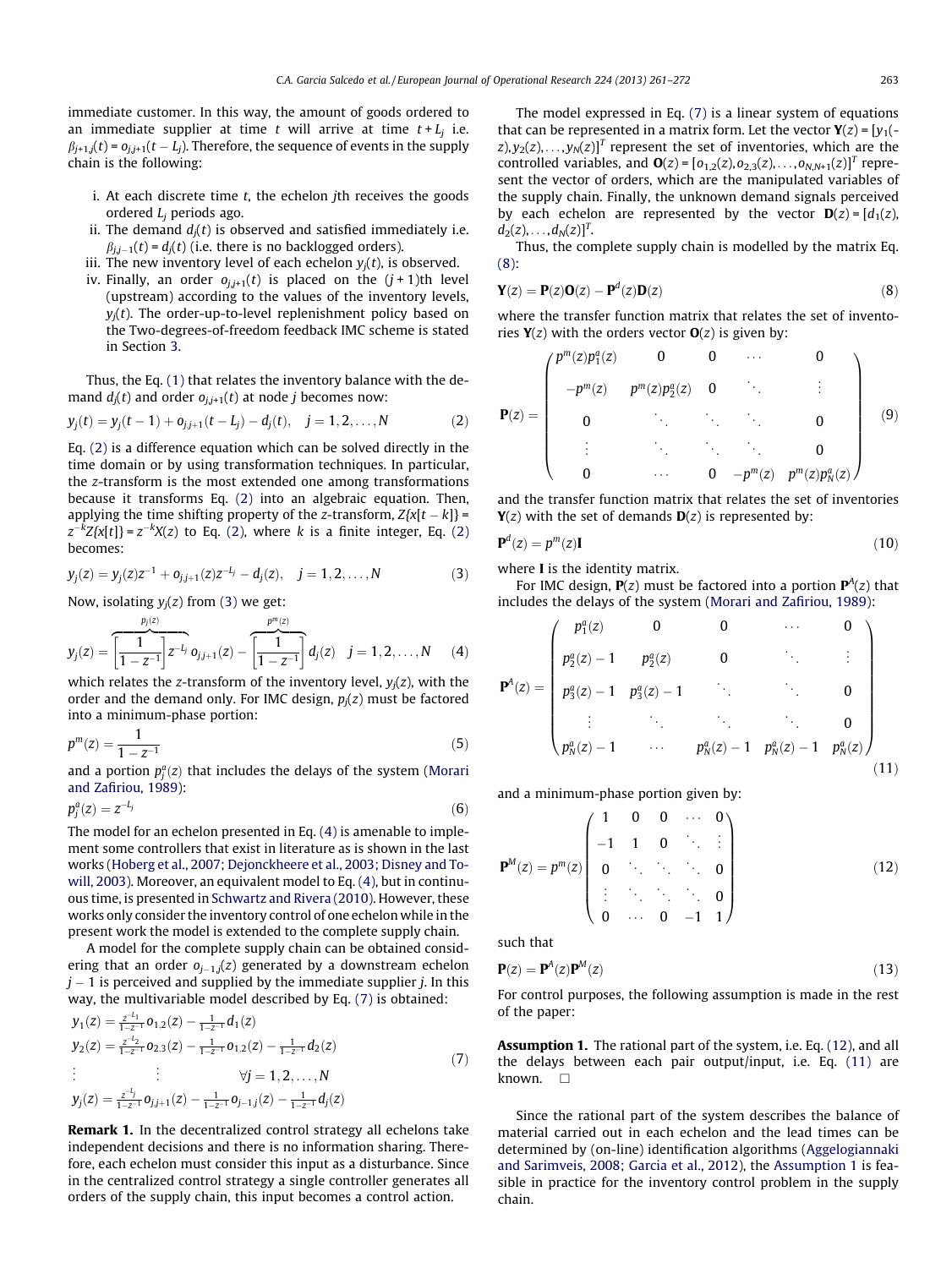<span id="page-3-0"></span>The objective of this work is to design a decentralized IMC control using the model described by Eq. [\(4\)](#page-2-0), and a centralized IMC control using the MIMO model represented by Eqs. [\(8\)–\(10\)](#page-2-0) for a complete supply chain in order to compare the two approaches.

There are two goals for this control system: The inventory target tracking and the demand rejection (i.e., the changes in the demand should not affect the inventory tracking). Moreover, the control system must satisfy these objectives avoiding aggressiveness in the orders (bullwhip effect).

Therefore, in the following section a two degrees-of-freedom Internal Model Control (IMC) structure ([Schwartz et al., 2006;](#page-11-0) [Schwartz and Rivera, 2010\)](#page-11-0) for inventory control in a single echelon of the supply chain is formulated in discrete-time. After that, the design is extended to the complete supply chain. Moreover, novel guidelines for the controllers design and bullwhip effect formulation for an entire supply chain not taken into account in previous works are presented.

## 3. Decentralized control based in the two-degrees-of-freedom feedback IMC

The Two-degrees-of-freedom feedback IMC is shown in Fig. 1, where  $r_i(z)$  denotes the inventory target for the control system of each echelon,  $q_j^t(z)$  and  $q_j^d(z)$  represent the two feedback controllers of the scheme,  $p_j(z) = p^{\dot m}(z) p^a_j(z)$  is the actual dynamics of the supply chain and  $\hat{p}_j(z) = p^m(z)\hat{p}^{\tilde{a}}_j(z)$  represents the nominal model of the system. Each echelon may perceive demand from an external customer of the supply chain  $d_i(z)$  and orders from the downstream echelon of the supply chain  $o_{j-1,j}(z)$  as is shown in Fig. 1. Since in the decentralized control approach each echelon has no control on the downstream orders,  $o_{j-1,j}(z)$  are added to  $d_j(z)$  in a single disturbance input  $v_j^m(z) = (o_{j-1,j}(z) + d_j(z))$ . Within this structure, the problems of inventory target tracking (Inventory target tracking) and disturbance rejection (demand rejection) can be tackled by separate controllers as it will pointed out.

When the model is exact,  $p_j(z) = \hat{p}_j(z)$ , (i.e. under [Assumption](#page-2-0) [1](#page-2-0)), the lead time becomes external in closed-loop. Under these circumstances, the scheme compensates the delay and makes the control problem easier. In order to point out this property, the equation of inventory balance for a single echelon j under this scheme is obtained and represented by Eq. (14):

$$
y_j(z) = \left\{ \frac{p^m(z)p_j^a(z)q_j^t(z)}{1 + p^m(z)\left[p_j^a(z) - \hat{p}_j^a(z)\right]q_j^d(z)} \right\} r_j(z)
$$
  
 
$$
- \left\{ 1 - \frac{p^m(z)p_j^a(z)q_j^d(z)}{1 + p^m(z)\left[p_j^a(z) - \hat{p}_j^a(z)\right]q_j^d(z)} \right\} p^d(z) v_j^m(z)
$$
  
\n
$$
j = 1, 2, ..., N
$$
 (14)

It can be seen in Eq. (14), that if the lead time model is known  $p_j^a(z) = \hat{p}_j^a(z)$  (i.e. under [Assumption 1\)](#page-2-0), we get:



$$
y_j(z) = q_j^t(z)p^m(z)p_j^a(z)r_j(z) - \left(1 - p^m(z)p_j^a(z)q^d(z)\right)p^d(z)v_j^m(z)
$$
  
 
$$
j = 1, 2, ..., N
$$
 (15)

Eq. (15) shows that the lead-time has disappeared from the denominator of Eq. (14), converting the time-delay into external in closedloop.

The main objective of the control system is to avoid the error between the inventory target and the inventory level, i.e.  $r_j(z) - y_j(z)$  = 0. Therefore, this error for the two degree of freedom IMC control system when  $p_j^a(z) = \hat{p}_j^a(z)$  is calculated as follows:

$$
e_j(z) = r_j(z) - y_j(z) = [1 - p^m(z)p_j^a(z)q_j^t(z)]r_j(z)
$$
  
 
$$
- [1 - p^m(z)p_j^a(z)q_j^d(z)]p^d(z)v_j^m(z) \quad j = 1, 2, ..., N
$$
 (16)

Thereby, Eq. (16) shows that the  $q_j^t(z)$  controller only affects the transfer function that relates the inventory target  $r_i(z)$  with the error  $e_i(z)$  (the first term of Eq. (16)). Then, the design of this controller is oriented to minimize this term (inventory target tracking). Similarly,  $q_j^d(z)$  only affects the transfer function that relates the disturbance signal  $v_j^m(z)$  with the inventory level (the second term of Eq. (16)). Therefore, these two controllers can be designed separately since both of them have a distinctive use and influence on the overall closed loop response:

- $q_j^t(z)$  is an IMC controller designed for inventory target tracking.
- $q_j^d(z)$  is designed mainly to achieve the internal stability and to satisfy the disturbance rejection objective (rejection to the demand perceived by each echelon  $v_j^m(z)$ ).

3.1. Bullwhip effect formulation (effect of the disturbance on the order signal)

Besides the equation of inventory balance, the relation between the demand perceived by the echelon and the generated orders must be taken into account in the control design, since this relation determines the well known bullwhip effect constraint. The bullwhip effect can be characterized as an amplification of demand fluctuations ( $v_j^m(z)$  in the decentralized control case) as one move upwards in the supply chain. This propagation of demand fluctuations is only possible when every node has sufficient stock. If there are neither changes in the set point nor model mismatch, the relation between demand and orders to successive nodes under the two-degrees-of-freedom-feedback-IMC is given by:

$$
o_{j,j+1}(z) = q_j^d(z) p^d(z) v_j^m(z)
$$
\n(17)

and the ratio of orders to successive nodes can be expressed as:

$$
|\gamma_j(z)| = \frac{|o_{j-1,j}(z)|}{|v_j^m(z)|} = |q_j^d(z)p_j^d(z)| = |q_j^d(e^{i\omega})p_j^d(e^{i\omega})| \quad \omega \in [0, 2\pi)
$$
\n(18)

where  $i$  is the imaginary unity. [Lin et al. \(2004\)](#page-11-0) have stated that the amplitude of demand fluctuations will not be amplified if

$$
|\gamma_j(e^{j\omega})| \leq 1 \quad \forall \omega \in [0, 2\pi)
$$
\n<sup>(19)</sup>

Notice from Eq. (18) that if there are neither changes in the inventory target nor model mismatch, the  $q_j^d$  controller must be designed such that the bullwhip effect restriction Eq. (19) is satisfied. The IMC controllers design is shown in Section 3.2.

#### 3.2. Controllers design

Once the control system requirements are stated, the Two-de-Fig. 1. Two-degrees-of-freedom-feedback IMC scheme. grees-of-freedom-feedback IMC design is oriented to satisfy them.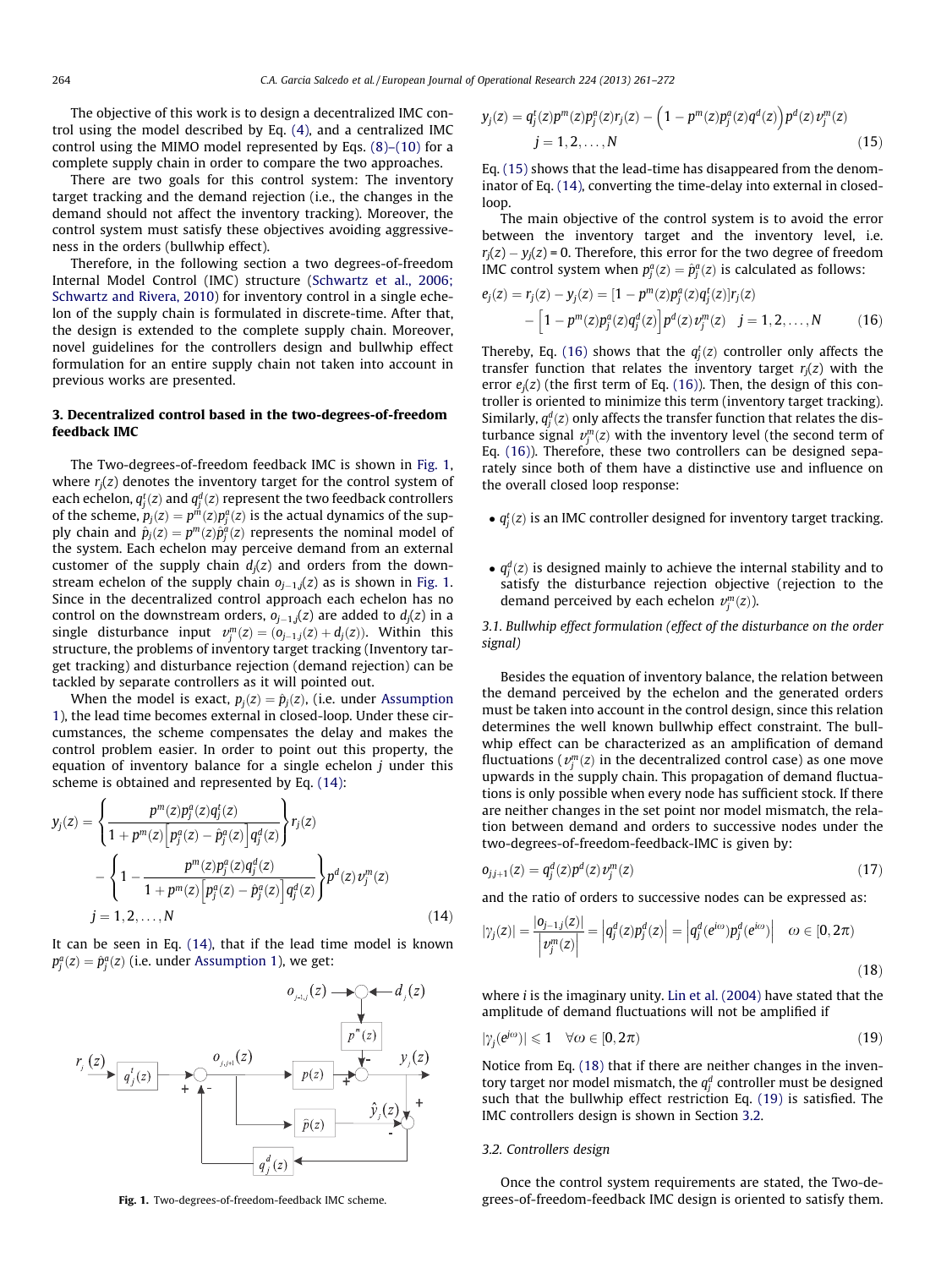<span id="page-4-0"></span>The IMC design for these controllers is comprised of the following two procedures.

#### 3.2.1. Inventory target tracking design

For this control purpose  $q^t(z)$  is designed for  $H_2$ -optimal set point tracking where the control policy is determined such that the sum of the square error

$$
||e||_2^2 = \sum_{t=0}^{\infty} e^2(t)
$$
 (20)

is minimized.

The  $H_2$ -optimal problem for inventory tracking is formulated in [Schwartz et al. \(2006\) and Schwartz and Rivera \(2010\)](#page-11-0) as:

$$
min_{q_j^t(z)} \left\| \frac{y_j(z)}{r_j(z)} \right\|_2 min_{q_j^t(z)} \left\| [1 - \underbrace{p^m(z)p_j^a(z)}_{p_j(z)} q_j^t(z)] \right\|_2
$$
\n(21)

which is the first term of Eq. [\(16\).](#page-3-0)

The IMC solution for this problem is given by [Schwartz et al.](#page-11-0) [\(2006\) and Schwartz and Rivera \(2010\)](#page-11-0):

$$
\tilde{q}_j^t(z) = z(p^m(z)r_j(z))^{-1} \{z^{-1}(p_j^a(z))^{-1}r_j(z)\}_* \tag{22}
$$

where the  $\{\cdot\}_*$  operator denotes that after a partial fraction expansion of the operand  $\{\cdot\}$ , all the terms involving the poles of  $\left(p^a_j(z)\right)^{-1}$  are omitted. Assuming a step change in the inventory target  $r_i(z)$ , the optimal controller obtained by applying this procedure is [Schwartz et al. \(2006\) and Schwartz and Rivera \(2010\)](#page-11-0):

$$
\tilde{q}_j^t(z) = (p^m)^{-1} \tag{23}
$$

This controller provides a well inventory target tracking but as a result, orders are aggressive, which is unacceptable for factory managers. Therefore, the optimal controller is augmented with a low-pass filter in order to detune this optimal performance of the controller by a parameter  $\lambda^t \in [0,1)$ . In counteraction, this filter avoids the aggressive orders. Since step changes in the inventory target are considered, the optimal controller  $\tilde{q}_j^t(z)$  for inventory target tracking at each echelon, j, is augmented with a type-1 filter ([Morari and Zafiriou, 1989](#page-11-0)) defined as:

$$
f_j^t(z) = \frac{(1 - \lambda_j^t)z}{z - \lambda_j^t}
$$
 (24)

The final controller is given by:

$$
q_j^t(z) = \tilde{q}_j^t(z) f_j^t(z) \tag{25}
$$

3.2.2. Controller design to step disturbance rejection in the inventory signal

In this control problem, the  $q_j^d(z)$  controller is designed specifically to provide a fast response of inventory level to step demand changes (abrupt changes in the demand). As a result of the integrative nature of the disturbance model  $p^{m}(z)$  (Eq. [\(4\)](#page-2-0)), a step change in demand becomes a Type-2(ramp) disturbance. Therefore the design procedure relies on solving the  $H_2$ -optimal control given by

$$
min_{q_j^d(z)} \left\| \frac{y_j(z)}{v_j^m(z)} \right\|_2 = min_{q_j^d(z)} ||[1 - \underbrace{p^m(z)p_j^a(z)}_{p_j(z)} q_j^d(z)] p^m(z)||_2
$$
\n(26)

which is related with the second term of Eq. [\(16\)](#page-3-0) where  $v_j^m(z)$  is consider as an step signal. For disturbance rejection, the optimal controller is generally calculated as [\(Morari and Zafiriou, 1989\)](#page-11-0):

$$
\tilde{q}_j^d(z) = z(p^m(z)\,\nu_j^m(z))^{-1} \{z^{-1}(p_j^a(z))^{-1}(z)\,\nu_j^m(z)\}_* \tag{27}
$$

The optimal IMC controller obtained for a ramp disturbance rejection is:

$$
\tilde{q}_j^d(z) = (p^m(z))^{-1} \frac{(L_j + 1)z - L_j}{z} \tag{28}
$$

Notice that Eqs. [\(18\) and \(19\)](#page-3-0) imply that a good bullwhip effect avoidance needs  $|p_j(z)q_j^d(z)|\ll 1$  while Eq. (26) requires  $|p_j(z)q_j^d(z)| \approx 1$  for step disturbance rejection in the inventory signal. Thus, the  $q_j^d(z)$  controller must be designed taking into account two opposite objectives: step disturbance rejection in the inventory level and bullwhip effect avoidance. Therefore, an analytical detuning of the  $\tilde{q}^d_j(z)$  optimal controller to obtain a trade-off between these two objectives is performed below. This analytical detuning for IMC controllers for bullwhip effect is not explored in previous works ([Schwartz et al., 2006; Schwartz and Rivera,](#page-11-0) [2010](#page-11-0)).

# • Detuning of  $q_j^d(z)$  for bullwhip effect avoidance

In the IMC formulation for control systems,  $q_j^d(z)$  is augmented with low-pass filter  $f_j^d(z)$  to detune the nominal performance in order to satisfy a grade of stability robustness to uncertainty in the plant. However, in the supply chain case, provided that [Assumption 1](#page-2-0) holds, these filters will be used instead to counteract the bullwhip effect. Thereby, the nominal performance to an step change in the demand is deteriorated but, in exchange, high component frequencies of the demand are rejected in order to satisfy a grade of bullwhip effect avoidance i.e. to satisfy Eq. [\(19\)](#page-3-0). In the disturbance rejection case, a generalized Type-2 filter is used to guarantee no asymptotic offset for both step and ramp disturbances. Moreover, two type-2 filters connected in series will be used generating a filter of order 4:

$$
f_j^d(z) = \frac{((\alpha_j^1 z - \alpha_j^2)(1 - \lambda_j^d)z)^2}{(z - \lambda_j^d)^4}
$$
\n(29)

Thus, the final controller is given by:

$$
q_j^d(z) = \tilde{q}_j^d(z) f_j^d(z)
$$
  
=  $(p^m(z))^{-1} \frac{((L_j + 1)z - L_j) \left( \left( \alpha_j^1 z - \alpha_j^2 \right) \left( 1 - \lambda_j^d \right) z \right)^2}{z \left( z - \lambda_j^d \right)^4}$  (30)

Thereby, the bullwhip restriction for the two-degrees-of-freedomfeedback IMC scheme is given by:

$$
|\gamma_j(z)| = \left| \frac{((L_j+1)z - L_j) \left( \left( \alpha_j^1 z - \alpha_j^2 \right) \left( 1 - \lambda_j^d \right) z \right)^2}{z \left( z - \lambda_j^d \right)^4} \right| \leq 1 \tag{31}
$$

Notice that, the bullwhip effect depends on the lead time  $L_j$  and the  $q_j^d(z)$  parameters  $(\lambda_j^d, \alpha_j^1)$  and  $\alpha_j^2$ ). Since the  $\lambda_j^d$  parameter modifies the bandwidth, this is selected so as to satisfy the bullwhip effect condition for a determined  $L_j$  value while the parameters  $\alpha_j^1$  and  $\alpha_j^2$  are adjusted to guarantee internal stability for this  $\lambda_j^d$  value. The  $q_j^d(z)$  controller must be tuned such that the system has a fast response to low frequency demand changes. Thereby, the inventory level can be maintained. On the other hand, this controller must limit the ratio of orders less than 1 at high frequency to guarantee bullwhip effect mitigation.

In this way, [Lin et al. \(2004\)](#page-11-0) have suggested to consider the following two factors on the magnitude ratio  $|\gamma_i(z)|$ .

1. Bandwidth: the frequency at which the magnitude ratio (Eq. (31)) is reduced to below 0.7. A wide bandwidth indicates a faster response but poorer bullwhip mitigation. Note that we are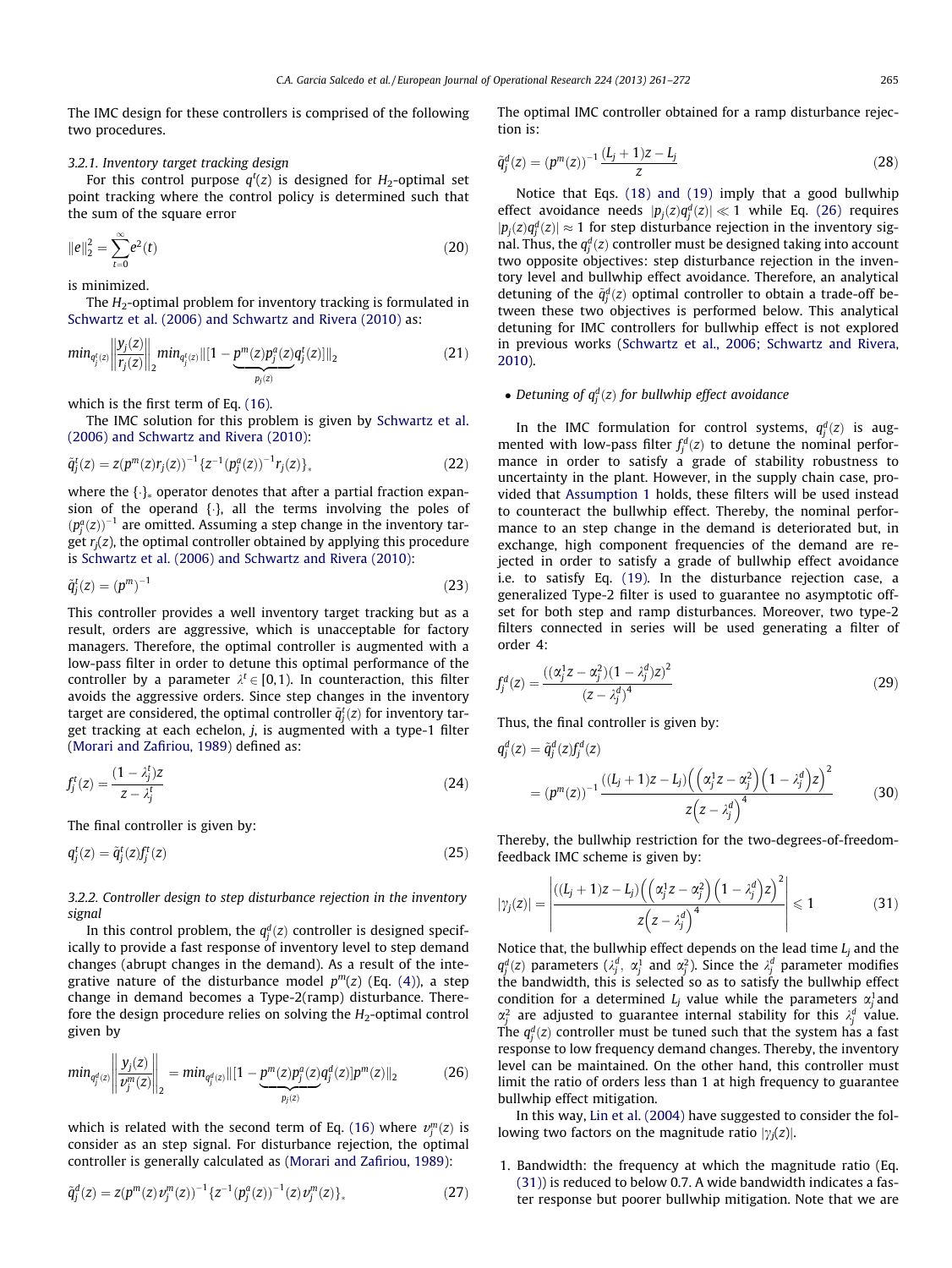dealing with a discrete-time system. Therefore, the highest frequency is at  $\omega = \pi/T_m = \pi$  since  $T_m = 1$ . Thus, we can define a term  $\gamma_j^{\pi}$  as the magnitude ratio given by Eq. [\(31\)](#page-4-0) at  $\omega = \pi$ i.e.  $\gamma_j^\pi = \gamma_j(\omega=\pi)$ . Since a higher  $\gamma_j^\pi$  implies a wider bandwidth and a faster response, it results in more severe bullwhip.

2. Resonance peak  $(\sigma_i)$ : the highest value of the amplitude ratio (Eq. [\(31\)](#page-4-0)). A higher resonance peak indicates a fast response to low frequency demand changes (Disturbance rejection) but the closed-loop response may be more oscillatory. Suitable setting of  $\sigma_i$  ranges from 1.5 to 2.0.

The disadvantage of the controllers (PI and cascade PI) proposed in [\(Lin et al., 2004](#page-11-0)) is that there is no direct correspondence between the parameters of the controllers and the bandwidth of the magnitude ratio  $|\gamma_i(z)|$ . Therefore, that work performed an empirical tuning for bullwhip effect based on trial and error. In the Two-degrees-of-freedom feedback IMC scheme the bandwidth can be manipulated directly by using of the  $\lambda_j^d$  parameter of the  $q_j^d(z)$  controller. Therefore, the application of this analytical tuning criterion for bullwhip effect avoidance is simplified. The application of this tuning criterion for the design of the IMC controllers is also novel in supply chain systems.

Fig. 2 shows a tuning example for an echelon with  $L = 3$ . In this figure, the magnitude ratio  $|\gamma_j(z)|$  for several values of  $\lambda_j^d$  is plotted. It can be seen that for  $\lambda_j^d$  values close to 1 the system present strong mitigation of high frequency but low resonance peak  $\sigma_i$ . That means a mitigation of the bullwhip effect but a sluggish response to low frequency demand changes. On the other hand, for  $\lambda_j^d$  values close to 0 the system present poor mitigation of high frequency (severe bullwhip effect) but faster response to low frequency demand changes or step changes (disturbance rejection).

Therefore, the following approximate tuning criterion suggested by ([Lin et al., 2004](#page-11-0)) to find a trade-off between fast inventory tracking and bullwhip effect mitigation can be used:

Choose a controller setting with  $\gamma_j^{\pi} < 1$  and  $\sigma_j$  in the range 1.5–2. There are several  $\lambda_j^d$  solutions based on this criteria as is shown in Fig. 2 in solid lines. Therefore, in this work, to perform the simulations we chose a  $\lambda_j^d$  such that  $\gamma_j^\pi < 1$  and  $\sigma_j$  be close to 1.8. [Fig. 3](#page-6-0) extends this criteria for delays between 1 and 10 periods of time.

Since  $q_j^d(z)$  must satisfy asymptotically tracking and internal stability, the filter has to be designed in such a way that all these requirements hold. Hence, once the  $\lambda_j^d$  parameter is selected for the above commented trade-off, the  $\alpha_j^1$  and  $\alpha_j^1$  parameters must be adjusted so as to make the filter satisfy inventory tracking and internal stability. For this system with a pole of multiplicity 1 at  $z = 1$ , the filter has to satisfy the following conditions at  $z = 1$ ([Morari and Zafiriou, 1989\)](#page-11-0):

$$
f_j^d(z) = 1, \quad \frac{df_j^d(z)}{dz} = 0
$$
\n(32)

Solving this system, we get a mathematical relation which relates the  $\alpha_j^1$ ,  $\alpha_j^2$  parameters with  $\lambda_j^d$  as:

$$
\alpha_j^2 = 2\lambda_j^d, \quad \alpha_j^1 = 1 + \lambda_j^d \tag{33}
$$

After formulating the two degrees of freedom IMC scheme for a particular jth echelon, the control system is now generalized to a entire supply chain in a decentralized control way.

A decentralized control means that a controller is designed for each echelon of the supply chain. The resulting diagonal controller matrix for inventory target tracking is given by

$$
\mathbf{Q}^{t}(z) = diag(q_1^{t}(z), \quad q_2^{t}(z), \dots, q_N^{t}(z))
$$
\n(34)

In the same way, the resulting diagonal controller matrix for disturbance rejection is given by Eq. (35). When the decentralized control strategy is used, the orders  $o_{j-1,j}(z)$  and  $d_j(z)$  are considered as the perturbation for the echelon  $j$  since each echelon is autonomous to take decisions and these informations are not shared with the rest of entities.

$$
\mathbf{Q}^d(z) = \text{diag}(q_1^d(z), \quad q_2^d(z), \dots, q_N^d(z))
$$
\n(35)

Each controller  $q_j^t(z)$  and  $q_j^d(z)$  is designed independently for each echelon using the guidelines formulated in subSection [3.2](#page-3-0).

An alternative to the decentralized control strategy is a full centralized control approach where all information of the supply chain is taken into account. In this approach, the entire orders vector  $O(z)$ is designed simultaneously. This formulation is developed in Section [4.](#page-6-0)



**Fig. 2.** Frequency response of  $|\gamma_j(z)|$  with  $L_j = 3$  for various  $\lambda_j^d$  values.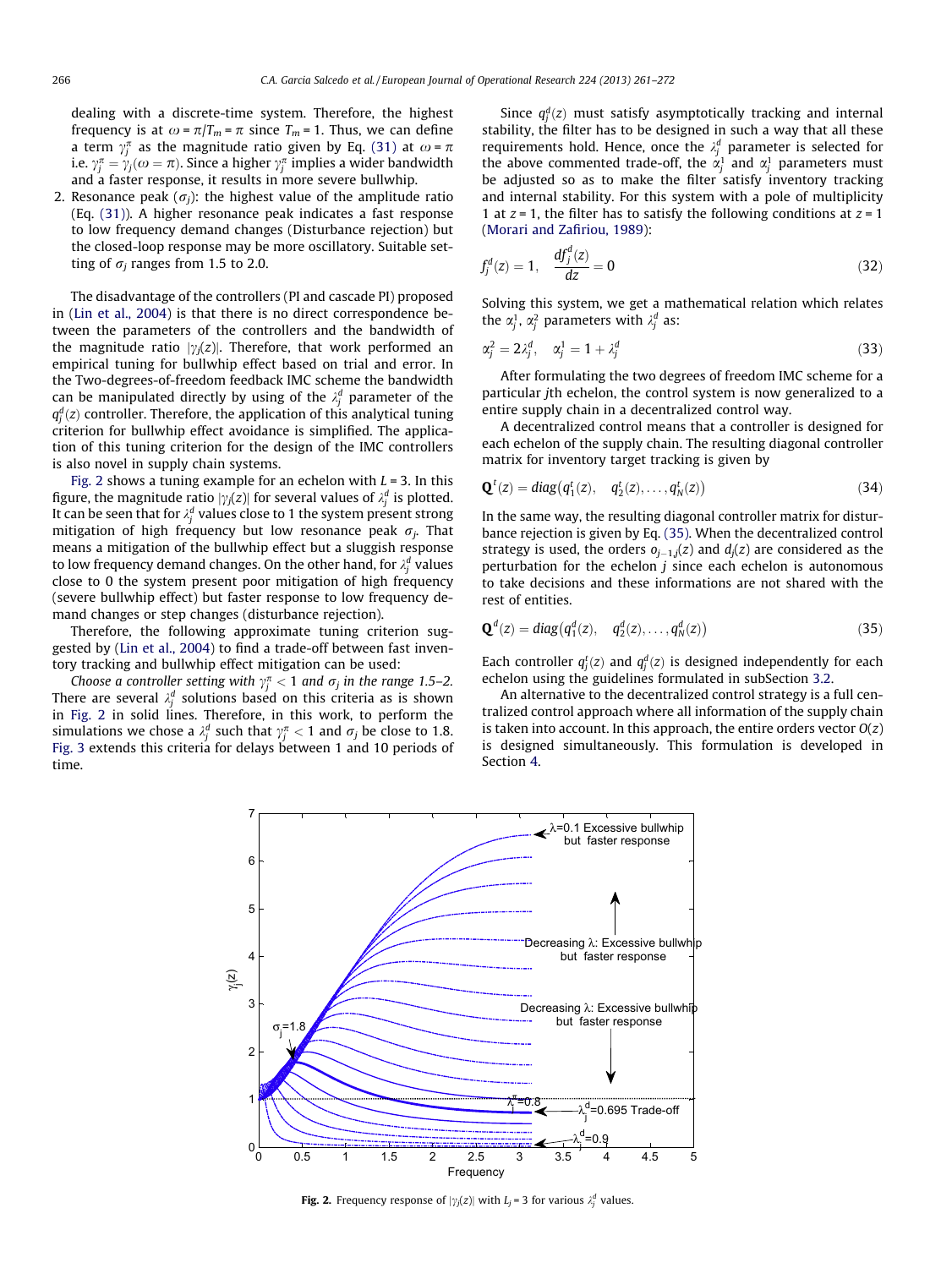<span id="page-6-0"></span>

Fig. 3. Frequency response of  $|\gamma_i(z)|$  for various  $L_i$  values.

### 4. Centralized control strategy

The centralized control design is based on the IMC scheme shown in [Fig. 1](#page-3-0) where the model formulated for the entire supply chain, Eqs. [\(11\) and \(10\),](#page-2-0) is taken into account. Thus, the vector of inventories,  $Y(z)$ , is given by:

$$
\mathbf{Y}(z) = \mathbf{P}^{\mathcal{A}}(z)\mathbf{P}^{\mathcal{M}}(z)\mathbf{Q}^{\mathcal{t}}(z)\mathbf{R}(z) - (\mathbf{I} - \mathbf{P}^{\mathcal{A}}(z)\mathbf{P}^{\mathcal{M}}(z)\mathbf{Q}^{\mathcal{d}}(z))\mathbf{P}^{\mathcal{d}}(z)\mathbf{D}(z)
$$
(36)

In the centralized control strategy  $\mathbf{Q}^t\!\left(z\right)$  and  $\mathbf{Q}^d\!\left(z\right)$  can be designed for inventory target tracking and disturbance (demand) rejection respectively by using the IMC guidelines for multivariable (MIMO) systems.

#### 4.1. Bullwhip effect formulation

The bullwhip effect formulation for a single echelon can be generalized for a centralized control considering the transfer function matrix that relates the orders vector  $O(z)$  with the demand vector  $D(z)$ . Then, considering no changes in the set point and no model mismatch, the relation between the set of demands and the set of orders is given by:

$$
\mathbf{O}(z) = \mathbf{P}^d(z)\mathbf{Q}^d(z)\mathbf{D}(z)
$$
\n(37)

The generalization of the magnitude ratio of orders to successive nodes  $\gamma$  for a multivariable (MIMO) system under a centralized strategy can be expressed as:

$$
|\Gamma(z)| = |\mathbf{P}^d(z)\mathbf{Q}^d(z)| = |\mathbf{P}^d(e^{i\omega})\mathbf{Q}^d(e^{i\omega})| \quad \omega \in [0, 2\pi)
$$
 (38)

where the magnitude ratio is calculated component-wise. Thus, the demand signals perceived in the supply chain will not be amplified if:

$$
|\Gamma_{ij}(e^{i\omega})| \leq 1 \quad i = 1, 2, ..., N \quad j = 1, 2, ..., N \omega \in [0, 2\pi)
$$
 (39)

In this case, the bullwhip effect implies that each demand signal represented by  $d_i$  introduced in the system is not amplified to subsequents suppliers represented by  $o_{j,j+1}(z)$ . Therefore, the bullwhip effect can be analyzed component-wise since each component of  $\Gamma$ contains the relation between each pair  $d_i(z)$ ,  $o_{i,i+1}(z)$ . Thus, in the centralized control approach multiples demand signals are taken into account i.e.  $d_i(z) \neq 0$  j = 1,2, ..., N. After formulating the inventory control system in a centralized control way, the controller matrices  $\mathbf{Q}^{t}(z)$  and  $\mathbf{Q}^{d}(z)$  will be designed in subSection 4.2.

## 4.2. Controllers design

Notice from Eq. (36) that  $\mathbf{Q}^t(z)$  only affects the relation between **Y**(z) and **R**(z) as well as  $\mathbf{Q}^d$ (z) only affects the relation between **Y**(z) and  $D(z)$ . Therefore these controllers can be designed separately. The design procedure is presented below:

#### 4.2.1. Inventory target tracking design

For inventory target tracking  $\mathbf{Q}^t(z)$  is designed to solve the  $H_2$ optimal MIMO problem given by

$$
min_{Q^t(z)}\left\lVert[\mathbf{I}-\mathbf{P}^A(z)\mathbf{P}^M(z)\mathbf{Q}^t(z)]\mathbf{R}(z)\right\rVert_2\tag{40}
$$

where the vector  $\mathbf{R}(z)$  contains the set of inventory targets  $r_i(z)$  for the entire supply chain. Assuming a step change in the inventory target, the optimal IMC controller is:

$$
\widetilde{\mathbf{Q}}^{t}(z) = (p^{m}(z))^{-1} \begin{pmatrix} 1 & 0 & \cdots & 0 \\ 1 & 1 & \ddots & \vdots \\ \vdots & \ddots & \ddots & 0 \\ 1 & \cdots & 1 & 1 \end{pmatrix}
$$
 (41)

The optimal controller  $\mathbf{Q}^t(z)$  for inventory target tracking must be enhanced with a low-pass filters bank in order to degrade the fast response of this controller to changes in the inventory targets obtaining less aggressive orders. Thus,  $\mathbf{Q}^t(z)$  is augmented with a low-pass filter bank given by:

$$
\mathbf{F}^{t}(z) = Diag[f_{1}(z), f_{2}(z),...,f_{N}(z)]
$$
\n(42)

where each one type 1 filter  $f_i(z)$  appearing in Eq. (42) is defined by Eq. [\(24\).](#page-4-0) Thus, the final controller is:

$$
Q^{t}(z) = \widetilde{Q}^{t}(z)\mathbf{F}^{t}
$$
\n(43)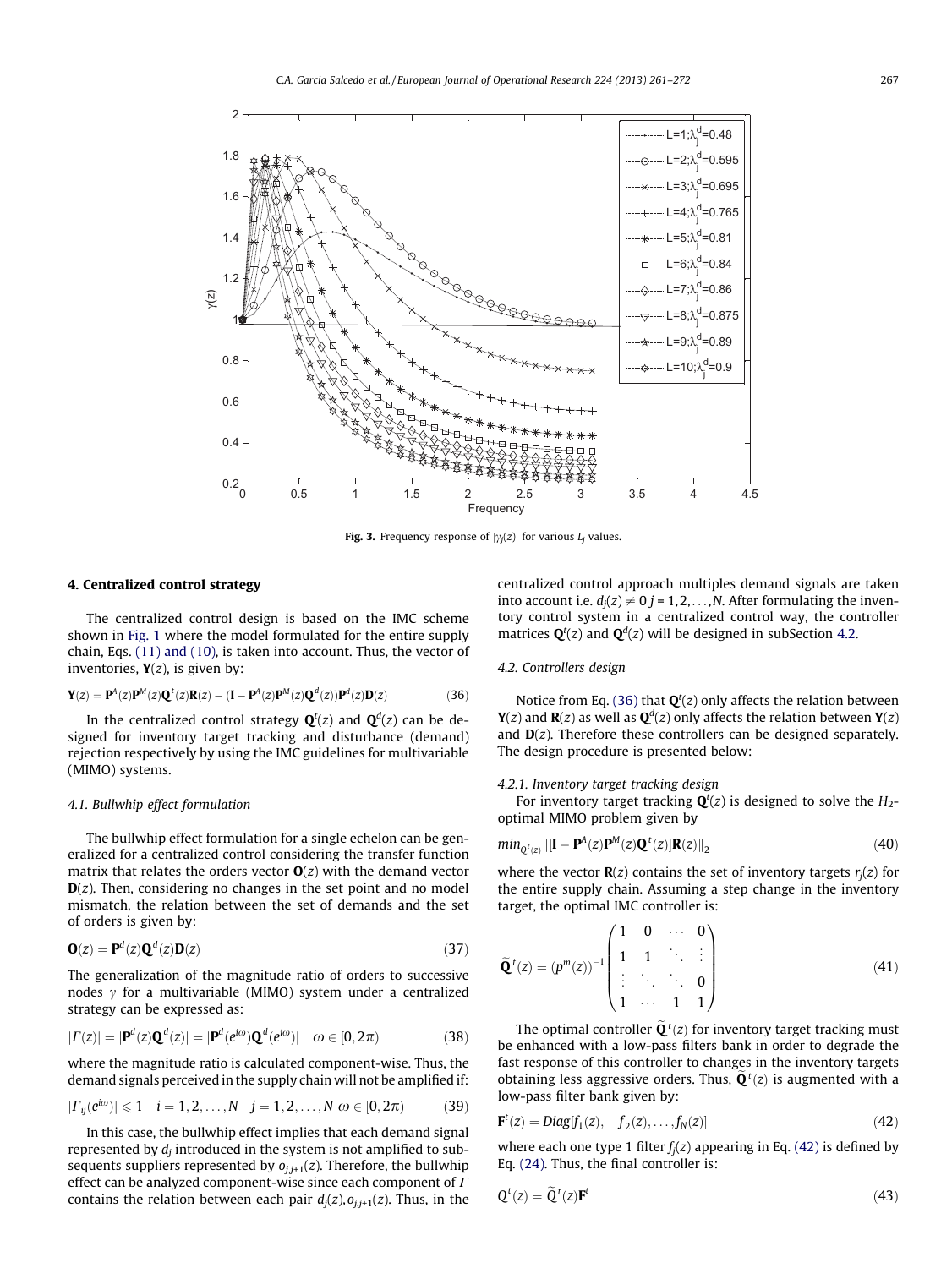#### <span id="page-7-0"></span>4.2.2. Design for disturbance rejection

The two-degrees-of-freedom-IMC scheme allows us to specify the system response to demand changes by using the  $\mathbf{Q}^d(z)$  controller. As a result of the integrative nature of the inventory process, a step change in demand becomes a Type-2(ramp) disturbance. Therefore the design procedure relies on solve the  $H_2$ -optimal control given by

$$
min_{\mathbf{Q}^d(z)}\left\| [1 - \mathbf{P}^M(z)\mathbf{P}^A(z)\mathbf{Q}^d(z)]\mathbf{P}^d(z)\mathbf{D}(z) \right\|_2 \tag{44}
$$

The IMC controller that solve this problem for a ramp disturbance is:

$$
\widetilde{\mathbf{Q}}^{d}(z) = \frac{1}{p^{m}} \begin{pmatrix}\n\frac{(1 + L_{1})z - (L_{1})}{z} & 0 & \cdots & 0 \\
\frac{(1 + L_{1} + L_{2})z - (L_{1} + L_{2})}{z} & \frac{(1 + L_{2})z - (L_{2})}{z} & \ddots & \vdots \\
\vdots & \ddots & \ddots & 0 \\
\frac{(1 + \sum_{1}^{N} L_{j})z - (\sum_{1}^{N} L_{j})}{z} & \cdots & \frac{(1 + L_{N-1} + L_{N})z - (L_{N-1} + L_{N})}{z} & \frac{(1 + L_{N})z - (L_{N})}{z}\n\end{pmatrix}
$$
\n(45)

Since the optimal controller for disturbance rejection yields strong variability in the orders, the bullwhip effect is also a restriction to be taken into account in the  $Q^d(z)$  controller design. *Therefore, novel* guidelines to detune  $\widetilde{Q}^d(z)$  controller to satisfy bullwhip effect constraint are shown below.

# $\bullet$  Detuning of  $\mathbf{Q}_j^d(z)$  for bullwhip effect avoidance

Since each demand signal is related with each order, the detuning must be done component-wise with a low-pass filter. Each one of the low-pass filters appearing in Eq. (46) is defined by Eq. [\(29\).](#page-4-0) Thus, the filter matrix is given by:

$$
\mathbf{F}^{d}(z) = \begin{pmatrix} f_{1,1}^{d}(z) & 0 & \cdots & 0 \\ f_{2,1}^{d}(z) & f_{2,2}^{d}(z) & \ddots & \vdots \\ \vdots & \ddots & \ddots & 0 \\ f_{N,1}^{d}(z) & \cdots & f_{N,N-1}^{d}(z) & f_{N,N}^{d}(z) \end{pmatrix}
$$
(46)

Therefore, the final controller can be obtained using the Schur product (or component-wise product), in the form:

$$
\mathbf{Q}^d(z) = \widetilde{\mathbf{Q}}^d(z) \cdot \mathbf{F}^d \tag{47}
$$

The tuning criterion applied in a single echelon in Section [3.2](#page-3-0) is also considered in the centralized control, in this case componentwise. Thus, we chose  $\lambda_{ij}^d$  values such that each  $\varGamma_{ij}(\omega$  =  $\pi)$  < 1 and  $\sigma_{ij}$ 

close to 1.8 which determines the bandwidth and resonance peak of each component of the magnitude ratio of orders respectively.

Fig. 4 presents an example of the tuning of the  $\lambda_{ij}^d$  for the complete supply chain according to this tuning criterion. Notice that each component of Fig. 4 represents the magnitude ratio of an order  $o_{i,i+1}(z)$ ,  $\forall j = 1, 2,...,N$  respect each demand signal  $d_i(z)$ ,  $\forall j = 1, 2, \ldots, N$ . Moreover, all components can be designed at once. In this case, the actual delays are also considered known and  $\widehat{L}_1 = L_1 = 3, \ \widehat{L}_2 = L_2 = 3, \ \widehat{L}_3 = L_3 = 3.$ 

Section 5 evaluates the basic supply chain with three echelons  $(N = 3)$ , under a decentralized and centralized control ways in order to show the behavior respect to the inventory target tracking, demand rejection and bullwhip effect avoidance.

### 5. Controller evaluation

Since the Two-degrees-of-freedom feedback IMC scheme decouples the inventory tracking from the demand rejection and bullwhip effect avoidance, the simulations are performed in two different subsections. SubSection 5.1 is oriented to evaluate the inventory target tracking and subSection [5.2](#page-9-0) evaluates the rejection to demand and bullwhip effect mitigation. In this last situation, the behavior of the decentralized control approach is performed assuming no changes in the inventory tracking.

#### 5.1. Evaluation of the inventory target tracking

In this case of study, the performance of the two-degrees-offreedom-feedback-IMC to inventory tracking, under the decentralized and centralized control strategies is evaluated for a step change in the setpoints (Inventory targets). In the simulations, no customer demand is considered and the actual lead times knowledge is assumed, i.e.  $\widehat{L}_1 = L_1 = 3$ ,  $\widehat{L}_2 = L_2 = 3$ ,  $\widehat{L}_3 = L_3 = 3$ . It is also considered an initial inventory of 100 unities in each echelon and suddenly a deterministic step change of 100 unities in each inventory target from  $t = 20$  and onwards is introduced.

For the decentralized and centralized control strategies the  $\lambda_j^{\dagger}$ parameter can take values in the interval [0,1), where 0 implies that the optimal controllers behavior are not deteriorated while 1 correspond to the worst degradation case of this optimal controllers behavior. In this simulation, the inventory tracking performance in a supply chain composed by three echelons under both strategies is evaluated for  $\lambda_j^t = 0.2, 0.5$  and 0.8. In general, it can be seen in [Figs. 5 and 6](#page-8-0) that for values of  $\lambda_j^t$  close to zero, with both



**Fig. 4.** Tuning of  $\lambda_{ij}^d$  for the entire supply chain.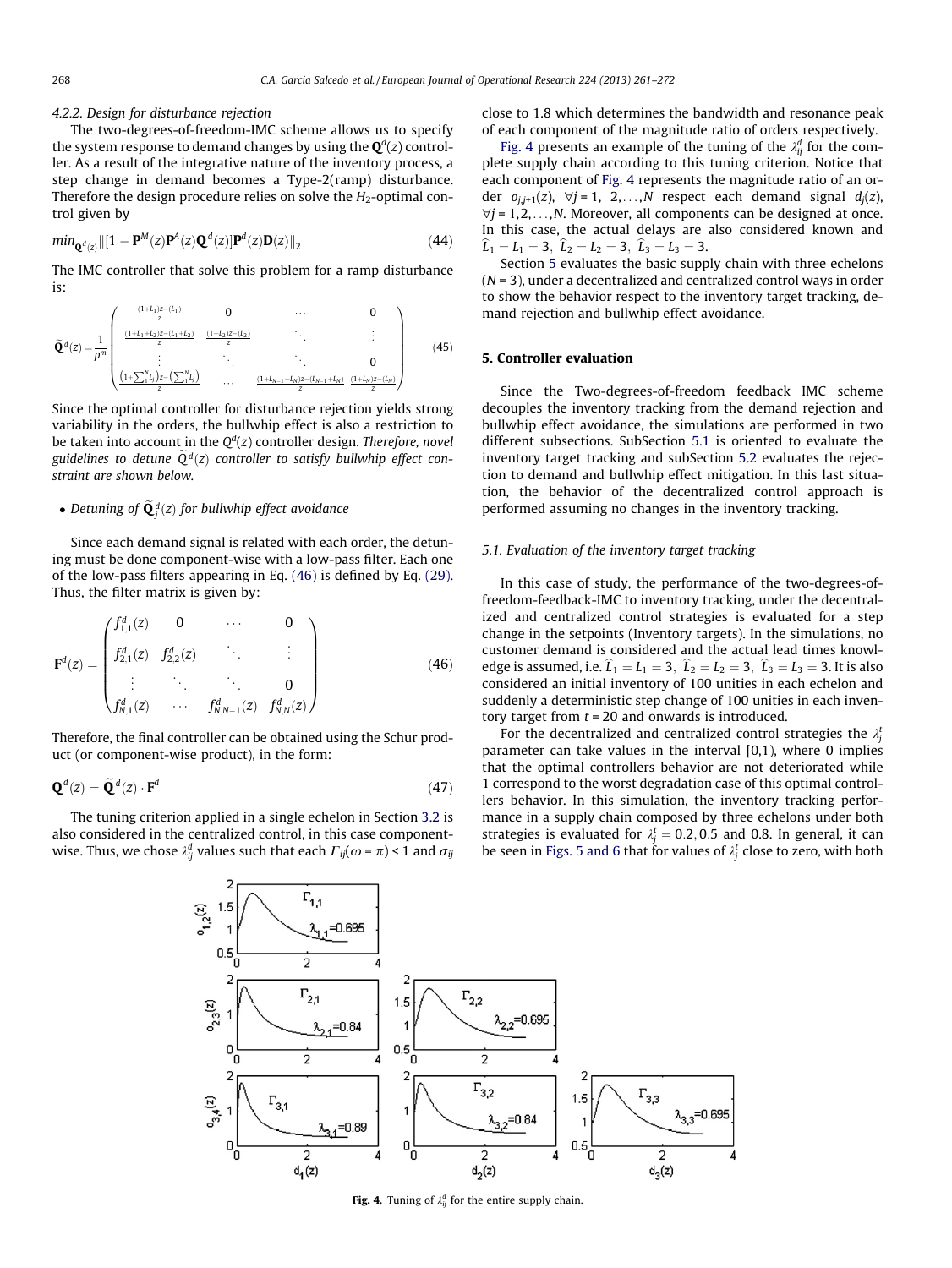<span id="page-8-0"></span>

Fig. 5. Inventory responses to step changes in the inventory targets.



Fig. 6. Orders of the echelons in response to changes in the inventory target. (a) Orders of echelon 1. (b) Orders of echelon 2. (c) orders of echelon 3.

strategies, the first echelon presents a fast response to the changes in the setpoint but aggressive orders are generated, which is unacceptable for factory managers. For  $\lambda_j^t$  values close to 1 the system presents a slow response to the changes in the setpoint but the orders are smoothed. Therefore, a trade-off between these two behaviors is possible if the  $\lambda_j^t$  parameter is moved from zero to one. In the second and third echelons, although the same  $\lambda_j^t = 0.5, 0.5$  and 0.8 values are applied, the behavior is deteriorated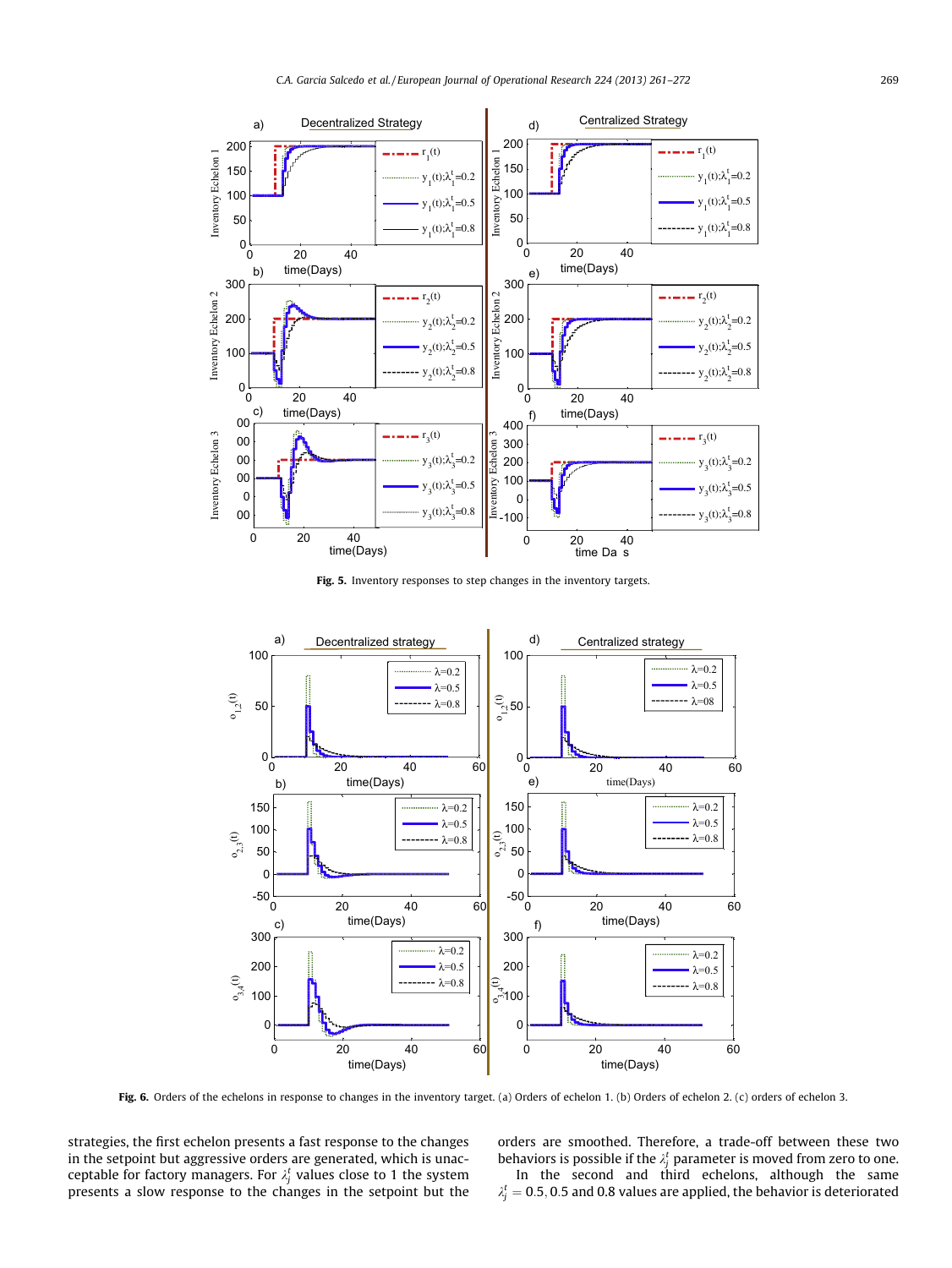<span id="page-9-0"></span>significantly in the decentralized control strategy. That is, considerable overshoot in the inventory response to a setpoint change is presented as is shown in [Fig. 5](#page-8-0)b and c. This is a result of the application of decentralized control strategy since the echelon controlled has no information of the dynamics of the chain. On the other hand, by modifying  $\lambda_j^t$  parameters of the controller  $\mathrm{Q}^t\!(z)$  from 0 to 1, the trade-off between a faster response of inventory to a step change in the inventory target and a smoothing of orders can be done for all supply chain. [Fig. 5d](#page-8-0)–f shows that, the centralized control approach does not exhibit overshoot for any  $\lambda^t$  values when it is subjected to inventory target changes in the entire supply chain. Orders changes in response to inventory target changes can be less abrupt, consequently decreasing inventory holding costs, smoothing factory operations, and improving profitability.

In order to provide a quantitative evaluation of strategies performance to inventory tracking, the Integral Absolute Error (IAE) which is the cumulative difference between the controlled variable (inventory level) and its set point value (inventory target) is introduced below:

$$
IAE = \sum_{t=0}^{\infty} (r_j(t) - y_j(t))
$$
\n(48)

Values of IAE close to zero means improvement in the performance to inventory tracking. In this way, Table 1, contains the values of IAE for the decentralized and centralized control strategies with the  $\lambda_j^t = 0.2, 0.5$  and 0.8 values. This table shows that the centralized control obtains lower values of IAE when a supply chain with more

Table 1 IAE for the decentralized and centralized control strategies.

| Strategy               | Decentralized |             |             | Centralized |                                                                                                                         |             |
|------------------------|---------------|-------------|-------------|-------------|-------------------------------------------------------------------------------------------------------------------------|-------------|
|                        |               |             |             |             | $\lambda_i^t = 0.2$ $\lambda_i^t = 0.5$ $\lambda_i^t = 0.8$ $\lambda_i^t = 0.2$ $\lambda_i^t = 0.5$ $\lambda_i^t = 0.8$ |             |
| Echelon 1<br>Echelon 2 | 325<br>1127   | 400<br>1164 | 700<br>1201 | 325<br>625  | 400<br>700                                                                                                              | 700<br>1000 |
| Echelon 3              | 2136          | 2154        | 2034        | 925         | 1000                                                                                                                    | 1300        |

than 1 echelon is considered. These results confirm that the centralized control strategy improves the performance to inventory tracking in the entire supply chain.

## 5.2. Evaluation of disturbance (demand) rejection and bullwhip effect avoidance

As it is stated in Sections [3 and 4](#page-3-0) the design of the controllers for disturbance rejection ( $q_j^d(z)$  and  $Q^d(z)$ ) are restricted by the bullwhip effect condition. In this work the IMC scheme uses the  $\lambda_j^d$ parameter to degrade the optimal disturbance rejection obtain a trade-off between the disturbance rejection and bullwhip effect mitigation objectives. In order to show the systems performance to disturbance rejection, a step change in the demand is applied from time instant  $t = 20$  and onwards. On the other hand, for bullwhip effect evaluation, a stochastic variability in the customer demand  $d_i(z)$  is applied to the systems from time instant  $t = 60$  and onwards. The customer demand is formulated as a normal function, with a average equal to 20 and a variance equal to 1, i.e.  $\in N(20,1)$ .

On the one hand, for the decentralized control strategy the  $\lambda_j^d = 0.695$  value is used according to the bullwhip tuning proposed in Section [3.2.](#page-3-0) Figs. 7 and 8 show the system behavior to the disturbance input. Again, the analytical tuning works for the first echelon, as is shown in Figs. 7 and 8a since the bullwhip effect is mitigated and an acceptable inventory response to step change in the demand is obtained. For the subsequent echelons 2 and 3 the performance to disturbance rejection and bullwhip effect avoidance are deteriorated. Fig. 7b and c shows that an overshot in the inventory level appears for the second echelon and onwards. The demand fluctuations in the echelons 2 and 3 are amplified (bullwhip effect) as is shown in [Fig. 8](#page-10-0)b and c. Therefore, the application of the detuning for bullwhip effect mitigation in each particular echelon proposed in Section [3](#page-3-0) is inefficient to mitigate the bullwhip effect in the entire supply chain with a considerable number of echelons. This behavior is result of the application of decentralized control strategy. An alternative to solve this problem



Fig. 7. Inventory behavior to changes in the demand assuming no changes in the inventory target.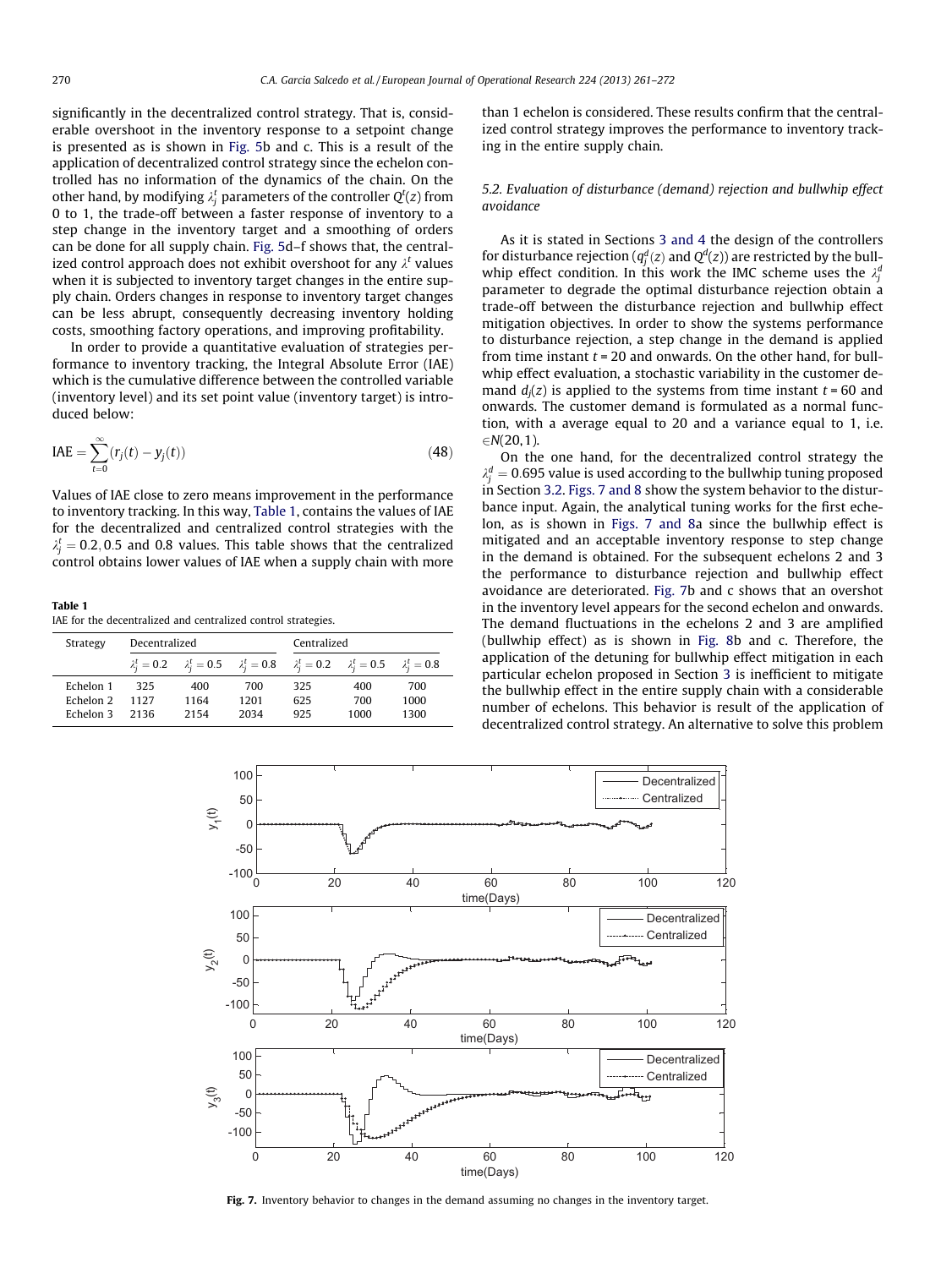<span id="page-10-0"></span>

Fig. 8. Orders responses to changes in the demand assuming no changes in the inventory target.

Table 2 Ratio of the variance of the order rate to the variance of the demand rate (BW).

| Strategy                           | Decentralized<br>$\lambda_1^d = \lambda_2^d = \lambda_3^d = 0.695$ | Centralized<br>$\lambda_{11}^d = 0.695; \lambda_{21}^d = 0.84; \lambda_{31}^d = 0.89$ |
|------------------------------------|--------------------------------------------------------------------|---------------------------------------------------------------------------------------|
| $Var(o_{1,2}(t))$<br>$Var(d_1(t))$ | 1.07                                                               | 1.07                                                                                  |
| $Var(o_{2,3}(t))$<br>$Var(d_1(t))$ | 1.62                                                               | 0.46                                                                                  |
| $Var(o_{3.4}(t))$<br>$Var(d_1(t))$ | 3.22                                                               | 0.32                                                                                  |

is to apply a significant detuning echelon by echelon mitigating progressively the bullwhip effect. In this case, an analytical trade-off is no possible. Since in this paper the main point is to compare the decentralized and centralized strategies, this analysis is proposed for future works.

On the other hand, [Fig. 7](#page-9-0) also shows that the centralized controller  $\mathcal{Q}^d(z)$  with the  $\lambda_{ij}^d$  values given in [Fig. 4](#page-7-0) provides a fast recuperation of inventory without overshoot in the first echelon. The second and third echelons present sluggish recuperation of inventory, that is due to the detuning for bullwhip mitigation. Fig. 8 shows that with the centralized control design, the overshots in the orders in response to a step change in the demand is slower than for the decentralized strategy. Moreover, this strategy presents a better bullwhip effect mitigation echelon by echelon in comparison with the decentralized strategy. Therefore, a trade-off between a fast response to the demand and bullwhip effect avoidance in the entire supply chain is available by the centralized control strategy.

There are several measures of the bullwhip effect proposed in the literature ([Dejonckheere et al., 2003](#page-11-0)). The most common measure is the ratio of the variance of the order rate to the variance of the demand rate, i.e.  $BW = \frac{Var(Orders(t))}{Var(Demand(t))}$ , where BW values less than or equal to one means a total mitigation of bullwhip effect. Therefore, in Table 2, BW is calculated for the entire supply chain under the decentralized and centralized control strategies. The results confirm that the decentralized control strategy is effective in the first echelon but deteriorates dramatically echelon by echelon while in the centralized control strategy, the control of bullwhip effect is more effective echelon by echelon.

#### 6. Discussion and conclusions

The proposed scheme allows us to tackle the two problems of inventory target tracking and demand rejection with two controllers separately. That is an advantage to other replenishment inventory policies based on control theory proposed in the literature ([Hoberg et al., 2007; Jaksic and Rusjan, 2008; Balan et al., 2009;](#page-11-0) [Dejonckheere et al., 2003\)](#page-11-0). However, optimal tuning of these controllers produce aggressive orders that are unacceptable for factory managers. Then, two trade-off must be taken into account in the design of these controllers for inventory management in the supply chain, (Inventory target tracking vs. aggressive orders mitigation for the  $\mathbf{Q}^t(z)$  design) and (Demand rejection vs. bullwhip effect mitigation for the  $\mathbf{Q}^d(z)$  design). Previous works have analyzed these issues in a particular echelon. In this paper, these two control issues have been analyzed in the entire supply chain, under the decentralized and centralized control approaches. Since the interest of this work is to perform a comparative analysis between the decentralized and centralized control strategies in closed loop, forecasting demand which are feedforward schemes used to adjust the inventory target are excluded of the analysis. The analysis of appropriate schemes to adjust dynamically the inventory target are proposed for future works.

## 6.1. Inventory target tracking vs. aggressive orders mitigation for the  $\mathbf{Q}^{t}(z)$  design

In the decentralized control approach based on multi-degreeof-freedom controller, the performance to inventory target tracking is optimal in the first echelon. That is, there is no overshoot in the inventory level when is subjected to inventory target changes. However, for the rest of the echelons, there are significant